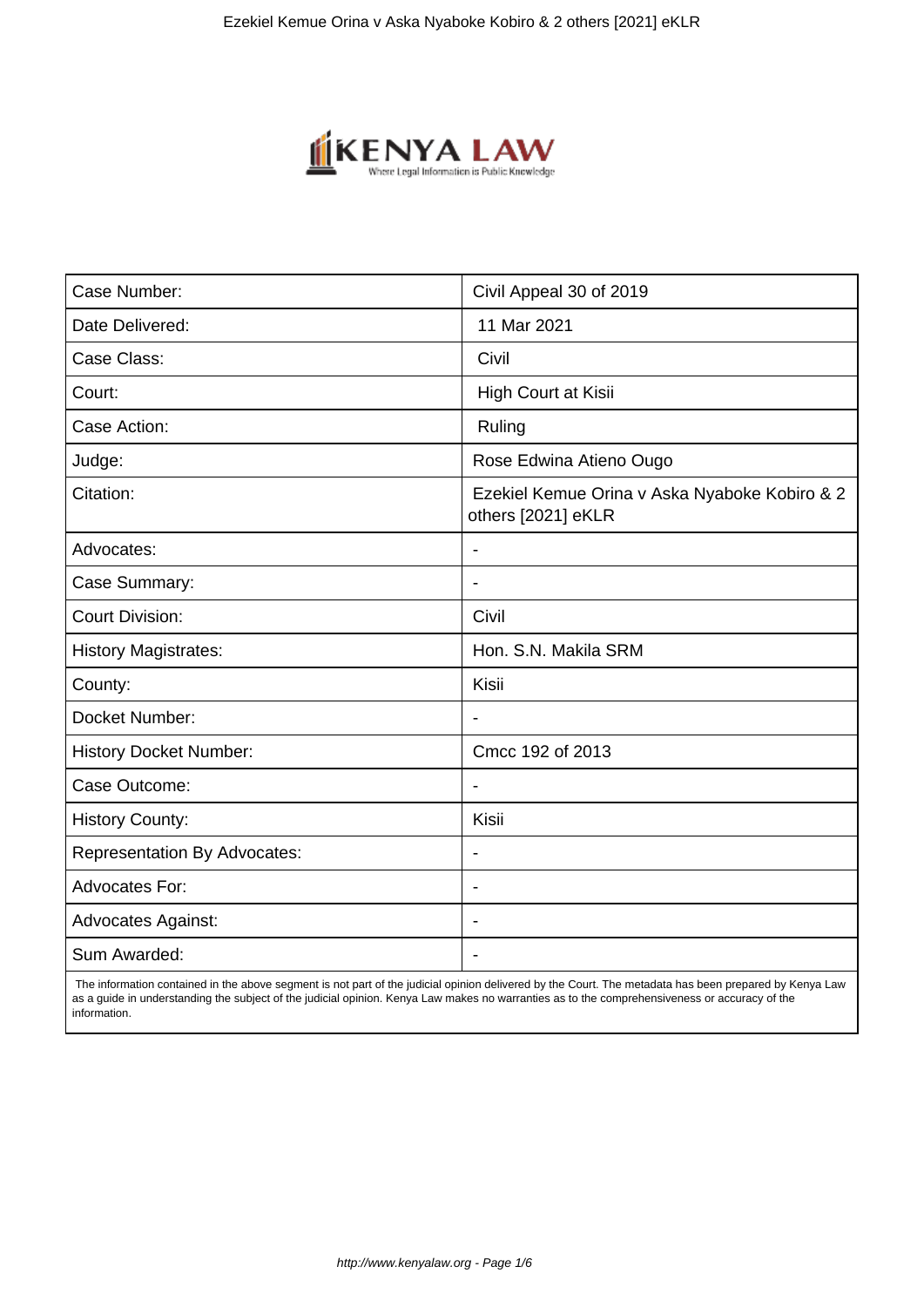### **REPUBLIC OF KENYA**

### **IN THE HIGH COURT OF KENYA AT KISII**

### **CIVIL APPEAL NO. 30 OF 2019**

**EZEKIEL KEMUE ORINA.............................. APPELLANT/ APPLICANT**

# **VERSUS**

**ASKA NYABOKE KOBIRO.......................................... 1ST RESPONDENT**

**BERNARD ONKOBA T/A**

**BETICO AUCTIONEERS ..............................................2ND RESPONDENT**

**HEGEONS AUCTIONEERS..........................................3RD RESPONDENT**

**(Being an appeal from the order of Hon. S.N. Makila SRM given on 22nd February, 2019 in**

**Kisii CMCC No. 192 of 2013)**

### **RULING**

1. The appellant has moved this court vide a Notice of Motion dated  $20<sup>th</sup>$  September 2020, seeking leave to conduct the appeal by way of *viva voce* evidence by calling witnesses. He has also sought that the court directs the respondent's counsel on record to appear as a witness in the matter and that the costs of the application be in the cause.

2. The grounds in support of his application are that the respondents introduced peculiar documents after he had filed his submissions and there will be need call witnesses to cross examine them on the extraneous documents. In his supporting affidavit, the appellant identified the peculiar documents as pertaining to SONY SUGAR COMPANY LTD vs OMWOYO AUCTIONEERS which was a different case from that in the court below but which the court had purportedly used to issue a vesting order. The appellant deposed that the impugned documents would not have any probative value unless they were produced in court by way of evidence.

3. The grounds filed by the respondents in opposition to the application were that:

a. The application is incurably defective, incompetent, bad in law and out rightly an abuse of the court process and ought to be struck out at the earliest opportunity;

b. The instant application is frivolous, vexatious and scandalous in nature;

c. The appellant/applicant has not provided and/or annexed any evidence in support of the allegations contained in grounds 1 and 2 of the notice of motion as well as those contained in paragraphs 3 and 4 of his supporting affidavit;

d. It is inconceivable that the respondents have filed new documents in the instant appeal as there has never been any leave granted to adduce new evidence in this matter;

e. The respondent's replying affidavit dated  $12<sup>th</sup>$  November 2019 and the submissions on record clearly address the critical issues in this appeal;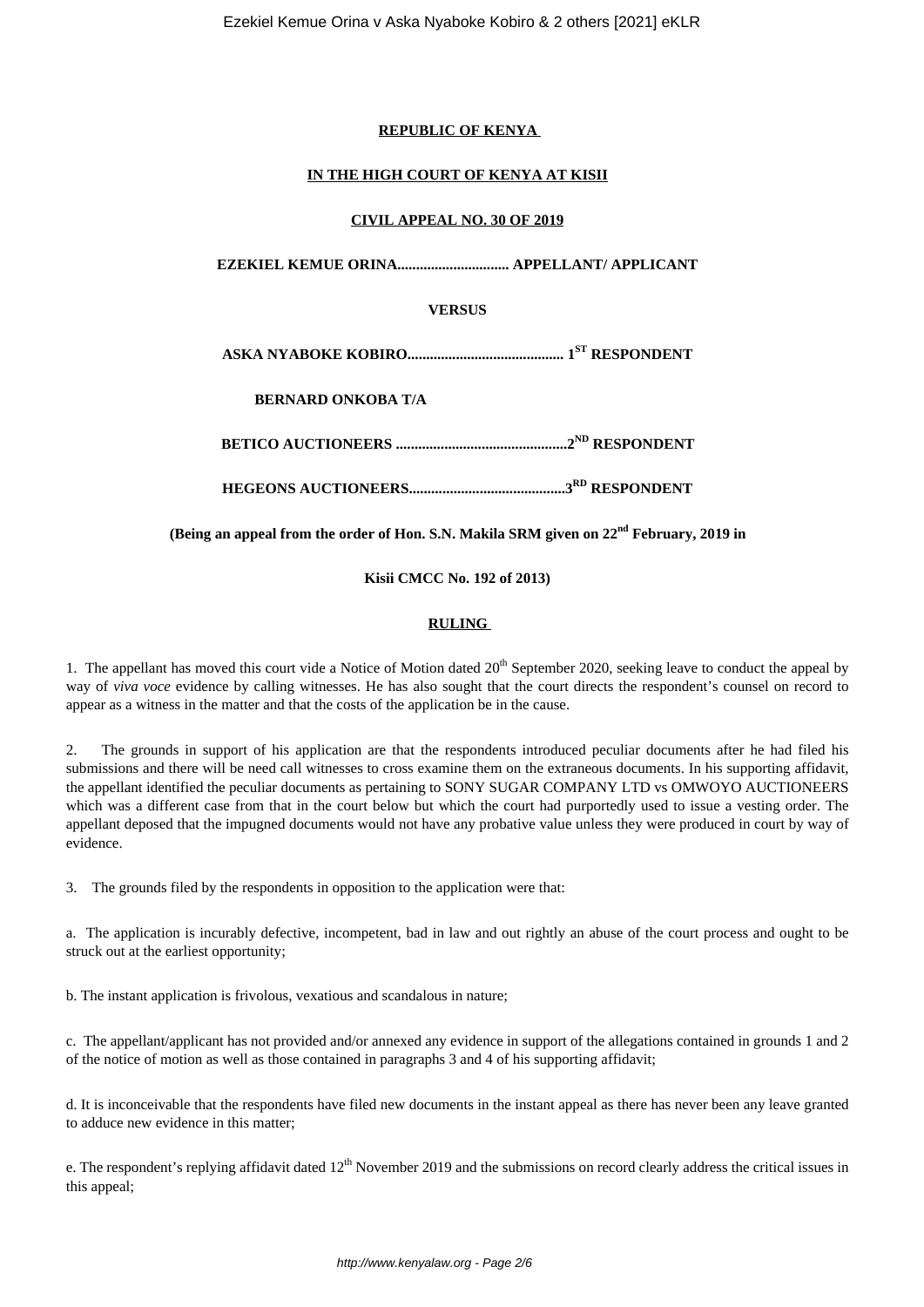## Ezekiel Kemue Orina v Aska Nyaboke Kobiro & 2 others [2021] eKLR

f. The applicant raises allegations of a criminal nature but has chosen not to pursue the same through lodging a criminal complaint against the purported persons and further, the same involved the court's administrative issues which do not prejudice the parties' rights in any way whatsoever;

g. The instant application as well as the orders sought have no basis in law and are thus untenable;

h. The applicant is in blatant contravention of Sections 1A and 1B of the Civil Procedure Act, 2010 as he has failed to prosecute his appeal against the respondents but has resorted to filing numerous, frivolous and vexatious applications;

i. The instant application is misplaced, mischievous and/or misconceived and ought to be struck out at the earliest opportunity; and

j. The instant application lacks merit and ought to be dismissed.

4. The parties filed written submissions in support of their rival positions. In his submissions, the appellant claimed that the respondent's counsel had not filed his response to the application despite being given ample time to do so. He submitted that the instant application was filed due to the belated introduction of documents through submissions and the application was meant to inquire into the veracity of the documents by cross examining counsel and other intended witnesses. The appellant wanted an explanation bythe respondent's counsel on how the matter of Kisii Miscellaneous Application No. 185 of 2016 of Omwoyo Auctioneers versus SONY Sugar Co. Ltd was related to Kisii Miscellaneous No. 137 of 2016.

**5.** For his part, the respondents' counsel submitted that this court had already given directions for disposing of the appeal by way of written submissions. He contended that the appellant had not demonstrated exceptional circumstances that would vitiate the directions earlier given by the court. He was of the view that there was no indication on the record that the appellant had ever preferred to canvass the appeal by way of *viva voce* evidence. Counsel also submitted that he had never sworn an affidavit that would warrant his presence in court for cross examination. According to him, the application had been brought for purposes of delaying the conclusion of the appeal. **ANALYSIS AND DETERMINATION**

**6.** The applicable law pertaining to the taking of additional evidence by an appellate court is **Section 78 (1) (d)** of the **Civil Procedure Act** which stipulates:

*78 (1) Subject to such conditions and limitations as may be prescribed, an appellate court shall have power-*

*(d) to take additional evidence or to require the evidence to be taken.*

7. **Order 42 Rule 27** of the **Civil Procedure Rules** sets out the procedure for the taking of additional evidence. It stipulates:

#### *27. Production of additional evidence in appellate court [Order 42, rule 27.]*

*(1) The parties to an appeal shall not be entitled to produce additional evidence, whether oral or documentary, in the court to which the appeal is preferred; but if-*

*(a) the court from whose decree the appeal is preferred has refused to admit evidence which ought to have been admitted; or*

*(b) the court to which the appeal is preferred requires any document to be produced or any witness to be examined to enable it to pronounce judgment, or for any other substantial cause, the court to which the appeal is preferred may allow such evidence or document to be produced, or witness to be examined.*

*(2) Wherever additional evidence is allowed to be produced by the court to which the appeal is preferred the court shall record the reason for its admission.*

8. The applicable principles in determining whether to receive further evidence were outlined by Lord Denning in **Ladd V**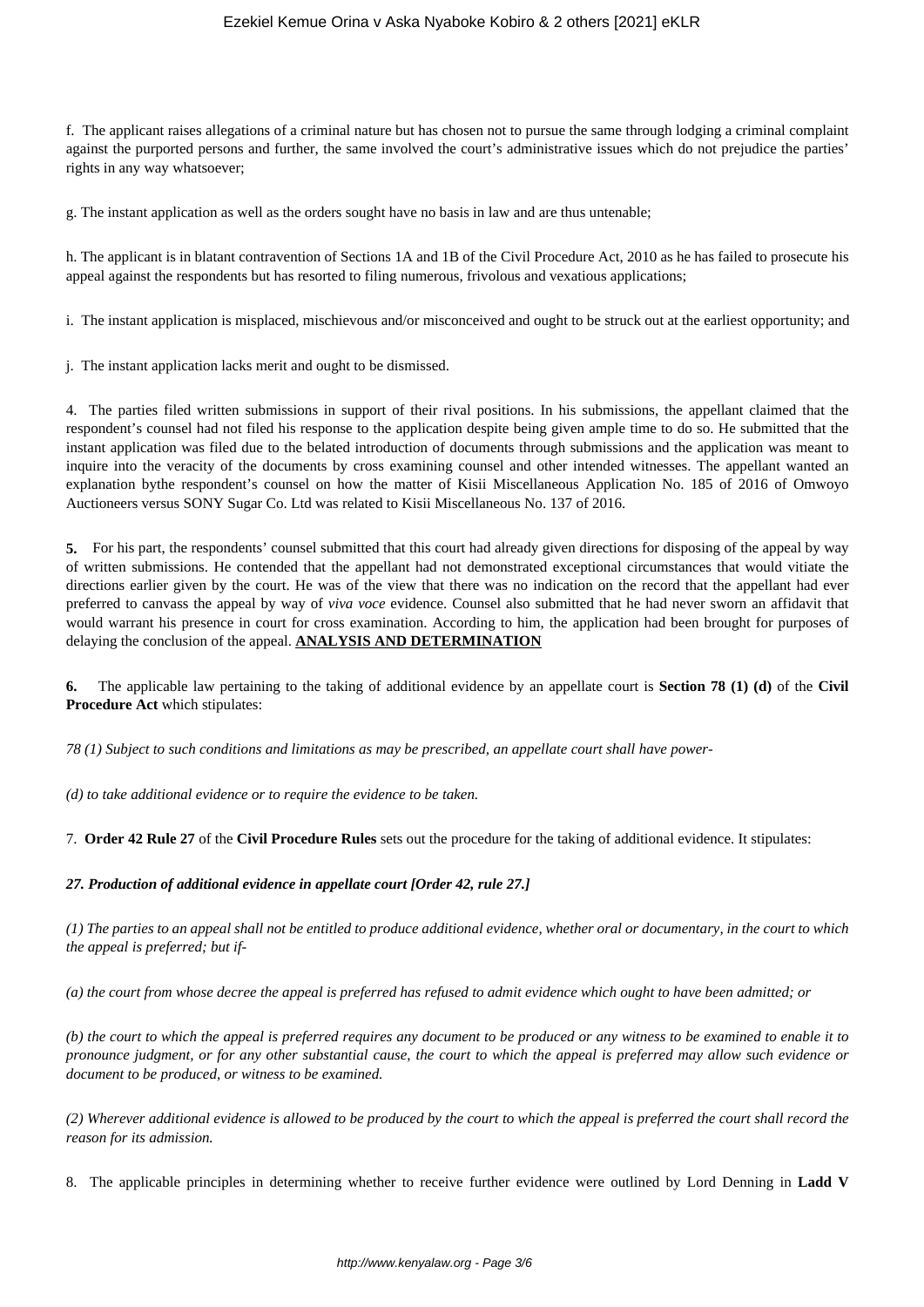**Marshall (1954)1 WLR, 1489** and cited with approval by Chesoni JA in *Wanje v A.K.Saikwa Civil Appeal No. 72 of 1982[1984] Eklr* thus:

*a. it must be shown that the evidence could not have been obtained with reasonable diligence for use at the trial;*

*b. the evidence must be such that, if given, it would probably have an important influence on the result of the case, though it need not be decisive;*

*c. the evidence must be such as is presumably to be believed, or in other words, it must be apparently credible, though it need not be incontrovertible.*

9. Recently, the Supreme Court in *Mohamed Abdi Mahamud v Ahmed Abdullahi Mohamad & 3 others PETITION 7 & 9 OF 2018 [2018] eKLR* held as follows on the same issue:

*"We therefore lay down the governing principles on allowing additional evidence in appellate courts in Kenya as follows:*

*(a) The additional evidence must be directly relevant to the matter before court and be in the interest of justice;*

*(b) It must be such that, if given, it would influence or impact upon the result of the verdict, although it need not be decisive;*

*(c) It is shown that it could not have been obtained with reasonable diligence for use at trial, was not within the knowledge of, or could not have been produced at the time of the suit or petition by the party seeking to adduce the additional evidence;*

*(d) Where the additional evidence sought to be adduced removes any vagueness or doubt over the case and has a direct bearing on the main issue in the suit;*

*(e) The evidence must be credible in the sense that it is capable of belief;*

*(f) The additional evidence must not be so voluminous making it difficult or impossible for the other party to respond effectively;*

*(g) Whether a party would reasonably have been aware of and procured further evidence in the course of trial is an essential consideration to ensure fairness and due process;*

*(h) Where the additional evidence discloses a strong prima facie case of willful deception of the court;*

*(i) The court must be satisfied that the additional evidence is not utilized for the purpose of removing lacunae and filling gaps in evidence. The court must find the further evidence needful;*

*(j) A party who has been unsuccessful at the trial must not seek to adduce additional evidence to, make a fresh case in appeal, fill up omissions or patch up the weak points in his/her case;*

*(k) The court will consider the proportionality and prejudice of allowing the additional evidence. This requires the court to assess the balance between the significance of the additional evidence, on the one hand, and the need for the swift conduct of litigation together with any prejudice that might arise from additional evidence on the other."*

10. The application before this court is hinged on *Order 42, rule 27 (b)* of the Civil Procedure Rules. The applicant claims that the respondents annexed to their submissions, documents relating to Kisii Miscellaneous Application No. 185 of 2016 the matter of Omwoyo Auctioneers versus SONY Sugar Co. Ltd, which is not related to the suit herein or to Miscellaneous Application No. 137 of 2016. He has sought leave to receive evidence from witnesses and cross examine the respondents on the documents.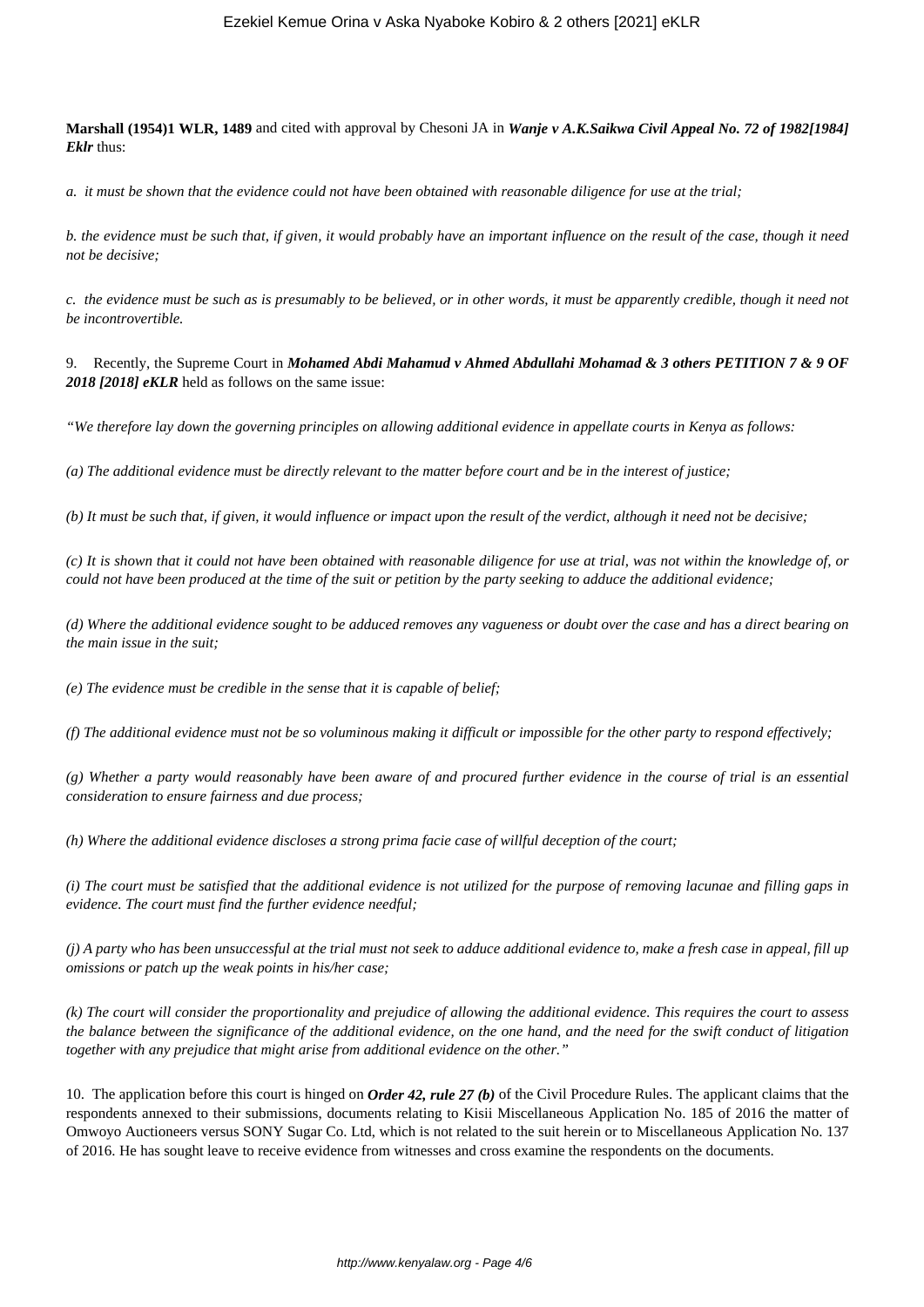11. The appellant did not attach the offending document to his application. However, on perusing the court file, I came across a similar application by the appellant dated  $14<sup>th</sup>$  November 2019 in which he similarly challenged documents relating to Kisii Miscellaneous Application No. 185 of 2016. The application dated 14<sup>th</sup> November 2019 was filed partly in response to an affidavit filed by the 2<sup>nd</sup> respondent who had annexed vesting orders purportedly issued in Kisii Miscellaneous Application No. 185 of 2016 vesting the ownership of motor vehicle registration number KAY 648 J Toyota Matatu to one Alex O. Mokoro.

12. For the purpose of understanding this matter, it is necessary to take a step back and revisit the facts leading up to this application. The appeal before this court is an appeal against the ruling and order of the trial court issued on  $22<sup>nd</sup>$  February 2019 in Kisii Civil Suit No. 192 of 2013. The plaintiff in Civil Suit No. 192 of 2013, Aska Nyaboke Kobira (the  $1<sup>st</sup>$  respondent herein) had sued the defendants, Jeran General Contractors Limited and Evans Omwoyo Onsongo, for compensation for injuries sustained in a road traffic accident involving the defendants' vehicles. The 1<sup>st</sup> respondent claimed that Jeran General Contractors Limited was the owner of motor vehicle registration number KBK 805 D Isuzu Bus and Evans Omwoyo Onsongo was the owner of motor vehicle registration number KAY 648 J Toyota Matatu. The 1<sup>st</sup> respondent's suit against the defendants was successful. On being awarded damages, the 1<sup>st</sup> respondent proceeded to execute the decree.

13. On  $5<sup>th</sup>$  December 2018, the appellant in this matter filed an application dated  $12<sup>th</sup>$  November 2018 claiming that the above mentioned motor vehicle KAY 648 J, which had, at that time been attached and sold off in satisfaction of the decree, belonged to him. The trial court dismissed the application in the ruling dated  $22<sup>nd</sup>$  February 2019, which impelled the appellant to file this appeal.

14. Fast forward to the issues arising in the application before this court. The  $2<sup>nd</sup>$  respondent herein swore a replying affidavit on  $12<sup>th</sup>$  November 2019 in response to the appellant's amended memorandum of appeal. He averred that pursuant to the judgment and decree in the lower court in Kisii Civil Suit No. 192 of 2013 the  $1<sup>st</sup>$  respondent commenced execution proceedings against the defendants in that suit. The  $3<sup>rd</sup>$  respondent obtained warrants of attachment and sale and proceeded to proclaim the defendants' movable property including motor vehicle KAY 648 J. The defendants paid the decretal sum before the proclaimed goods were attached but failed to pay auctioneers charges. Consequently, the 3<sup>rd</sup> respondent filed Kisii Civil Miscellaneous Application No. 137 of 2016 for recovery of his costs and charges. The  $2<sup>nd</sup>$  respondent received instructions from the  $3<sup>rd</sup>$  respondent to recover his costs and he proceeded to proclaim and attach motor vehicle KAY 648 J. He issued the defendant with a notification of sale of the vehicle and sold it off in a public auction to the highest bidder known as Tom Mayaka Kebu.

15. The 2<sup>nd</sup> respondent deposed that he filed an application to the court for vesting orders vide Kisii Miscellaneous 185 of 2016 which application was allowed and the ownership of motor vehicle KAY 648 J was vested in the name of the holder of ID No. xxxx. He averred that the appellant filed Kisii Miscellaneous 192 of 2013 two years later seeking to stay the sale of motor vehicle KAY 648 J.

16. The affidavit sworn by the  $2<sup>nd</sup>$  respondent in response to the amended memorandum of appeal raises several issues. Firstly, it is clear that the 2nd respondent swore an affidavit in clear contravention of **Order 42 Rule 27** of the **Civil Procedure Rules** which prohibits the introduction of evidence before an appellate court, unless leave is granted by the court. Secondly, the appellant attached to his affidavit in support of the application dated  $14<sup>th</sup>$  November 2019, a copy of court proceedings which show that the Kisii Miscellaneous Application No. 185 of 2016 was a case between David Obare Omwoyo  $\frac{1}{4}$  Omwoyo Auctioneers and South Nyanza Sugar Company which did not tally with the vesting orders purportedly issued to the 2<sup>nd</sup> respondent in Kisii Miscellaneous Application No. 185 of 2016 the matter of Bernard Onkoba<sup>t</sup>/<sub>a</sub> Betico Auctioneers.

17. That said, I do not find that the circumstances call for the cross examination of witnesses as proposed by the appellant. As stated, the issue of the instant application is the vesting order annexed to the  $2<sup>nd</sup>$  respondent's affidavit which he claimed to have obtained from the court to transfer motor vehicle registration number KAY 648 J after selling it in satisfaction of costs awarded to the 3<sup>rd</sup> respondent. The appeal, as I understand it, concerns the ownership of motor vehicle registration number KAY 648 J at the time it was sold off by the respondents. The appellant must first show that the trial court erred in finding that he did not have an interest in motor vehicle registration number KAY 648 J before he can pursue the  $2<sup>nd</sup>$  respondent or any other person for illegal transfer of the vehicle vide the impugned vesting orders in a separate suit.The question of whether the vesting orders attached to the 2<sup>nd</sup> respondent are a forgery would also be best dealt with by a criminal court after due process is followed.

18. The additional evidence that the appellant wants the court to take does not meet the threshold set out in the immediate foregoing authorities as it will not have an important bearing on the result of the appeal. The additional evidence also relates to the purported